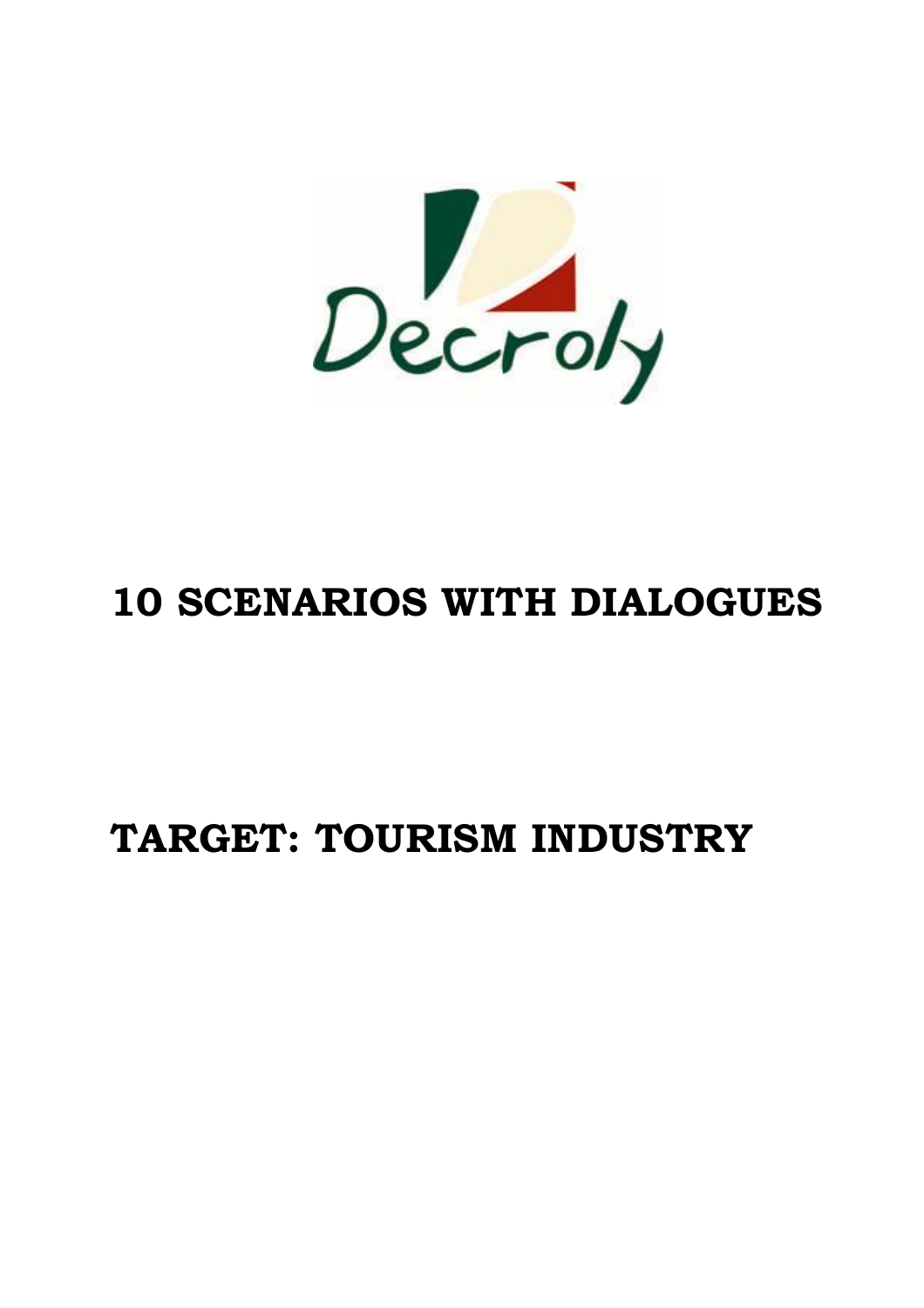

# 1. **AIRPORT ( at the check in clerk**)

DIALOGUE: Check- in Clerk: Good morning Passenger: Oh, good morning Check in Clerk: Could I see your ticket , please? Passenger: What? Oh yes, er....sorry. Here you are. Check-in Clerk: Thank you Mr Robinson. Passenger: I was wondering, er…..Could I have a smoking seat, please? Check in clerk: I´m afraid this is a non- smoking flight, sir. Would you prefer an aisle seat or a window seat? Passenger: Erm….well, I´m not sure. You see, it´s the first time I´ve flown and  $I$ , well ,  $I$   $\hat{I}$  feeling a bit uneasy about it. What I really want is the safest seat. Check in clerk: Oh I see , well there´s really nothing to worry about. Let´s see, I can give you an aisle seat right next to one of the exits. Then you´ll have more leg room, too. Passenger: Oh good.Oh, well that sounds all right

Check in clerk: And could I just see your passport, please? Passenger: Um....oh yes....um....here you are.......

# 2. **IN THE HOTEL (at the reception desk**)

DIALOGUE: (R: receptionist G: guest) R: Good evening sir G: Good evening, my name is Smith. I have a room booked for tonight. R: Oh right, I'll just check.... What was your name again?

G: Smith, John Smith R : Smith? Er….. well there is no record of a reservation here. Did you make your reservation by phone? G: No, by fax. I´ve got a copy of your reply here, look. R: I see. Well there´s nothing on the computer. G: Well Do you have a room? R: I´ll just check……Oh! Yes, we seem to be half-empty tonight. G: Well , can I have a room then? R: Yes, sure.

## 3. **IN A RESTAURANT (W: waiter C :customer M: Mary**)

C: Excuse me W: Yes, madam? C: I´m ready to order now. W: Oh, I'm sorry, I thought you were waiting for someone to join you. C. well, I was but she hasn´t come and now I want to order W: Certainly, what would you like? C: I´ll have a Caesar salad and a grilled fillet steak W: How would you like your steak cooked? C: Medium, please W: Would you like French fries with your steak? C: Yes , please. W: And would you like the salad as a starter or with your main course? C: As a starter,please……oh,just a minute. Hello Mary! M: Sorry I´m late C: That´s right. I´ve just ordered M: Oh, let me just look at the menu W: please take your time. Would you like me to come back in a couple of minutes? M: No , thanks . I´m just no hungry at all.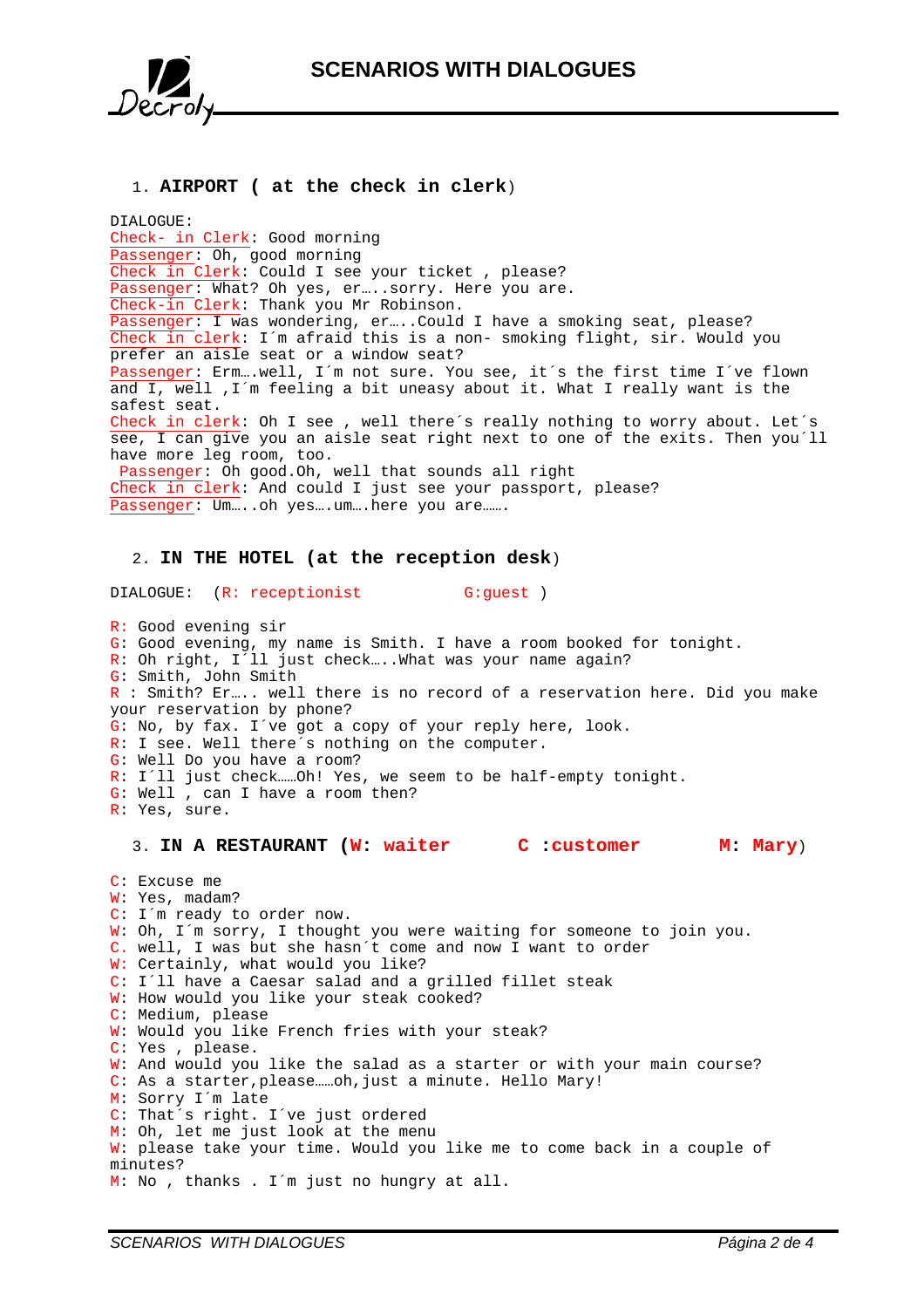

## **4. IN A TRAVEL AGENCY**

DIALOGUE (T: travel agent C: client)

T: Good morning, sir. How may I help you? C: Good morning. Can I make an airline reservation, please? T: Certainly. Where would you like to fly to and from? C: From Athens to Istanbul T: O.K And when would you like to travel? C: I'd like to leave Athens on the  $2<sup>nd</sup>$  of next month, returning on the  $13<sup>th</sup>$ T: Fine, all right. And what time of day would you like to fly? C: I´d like to arrive in Istanbul by lunchtime, and be back in Athens by dinnertime. T: All right. And how many people will be travelling? C: There´ll be three of us – two adults and one child. T: I see. Could you tell me how old the child is? C: She´s 8 years old T: all right. And is this economic class or business class? C: Economy class - the cheapest fares you can get, if possible! T: All right. Do you have a preferred airline? C: No I don´t mind which airline it is.

T: All right, I´ll just check the computer to find out about availability.

### **5. INFORMATION OFFICE**

DIALOGUE: (I: information officer V: visitor)

I: Hello, can I help you? V: Yes, it´s Saturday and all the shops are closed. When are they opened? I : Well, on Saturdays the stores are opened from about 9 am, and they all closed at 4 pm. It´s 4.30 now, so that´s why they are closed. V : Oh I see! What about tomorrow?, Sunday' Are they closed then?

I: Yes I´m afraid so, but on weekdays most stores are opened from about 9.am until 8.pm

V: It´s a pity I´m leaving first thing on Monday, isn´t it?

## **6. CAR HIRE PLACE**

DIALOGUE: ( C: client R: rental clerk)

R: Good morning. How can I help you? C: Good morning. Can I arrange car rental here? R: Yes , certainly, sir. When would you like the car? C :For three days, starting tomorrow morning R : All right. And what kind of car would you like? C: I don´t really mind, but I only need a small one. R:I have a Group B car, a Ford fiesta, available. Would that be all right? C: That sounds fine. How much will it cost? R: The cost per day is 35 pounds, sir. C :Does that include all the extras? R: Yes , that´s with unlimited mileage and full insurance. C: Excellent! Well , can I do the paperwork now, to save time tomorrow? R: Certainly. I´ll just need to fill in this form with your details C: Good. Right, here´s my driver´s licence and my passport. R : And how will you be paying for the car sir? C: By visa - her's my card